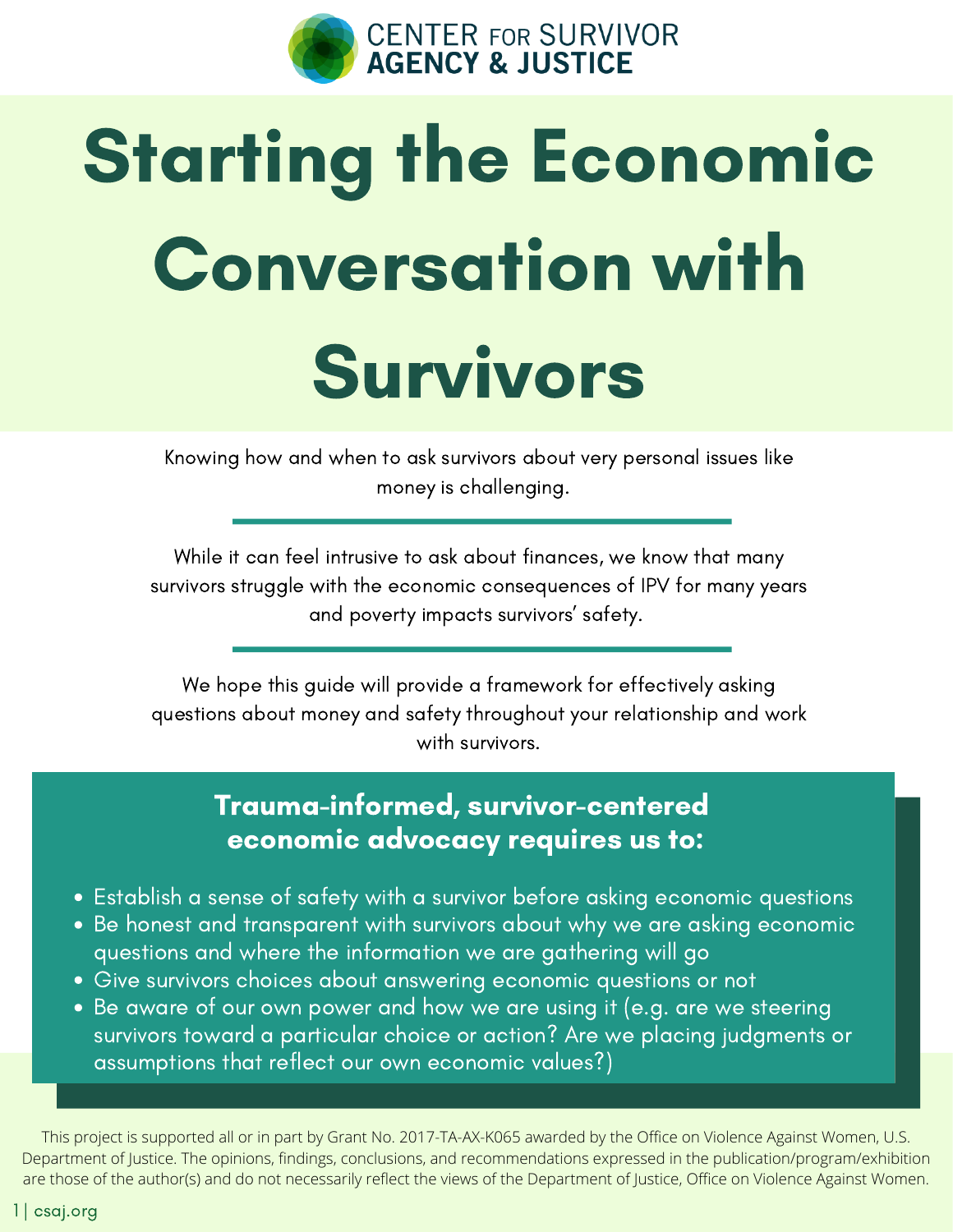# Starting The Conversation

#### Our conversation about money may start with something like this:

"As I am getting to know what's happening for you right now, hearing some of your needs and challenges, and trying to determine the best way for us to work together, it would helpful for me to understand more about your situation with money. In my work with other people who have challenges with their partners [or ex-partners], I have learned that oftentimes their partners have made their situation with money worse and that has made them less safe. I am wondering if you feel comfortable with me asking you some questions about your situation with money?"

#### OR

"I know we're talking about a lot of very personal topics today. I am hoping that I can better understand what's happening for you and part of that is talking about any concerns you have about your situation with money – especially if it's made you less safe. For a lot of people who are dealing with [the things you are dealing with right now], it can make their financial situation worse. Would you be okay with me asking you some questions about what's happening for you with money right now? As I ask questions, if anything seems too personal or you don't want to talk about it with me, that's okay. Just let me know."

When determining what we want to ask survivors about economics, we need to consider the context, goals, and services of our organization and our own advocacy role. As you build these conversations into your advocacy practice, ask yourself:

- What do we do to help survivors around economic well-being?
- What do we need to know about survivor's economic situation to appropriately safety plan?
- What questions will help us guide survivors to our community partners who can help them around economic well-being?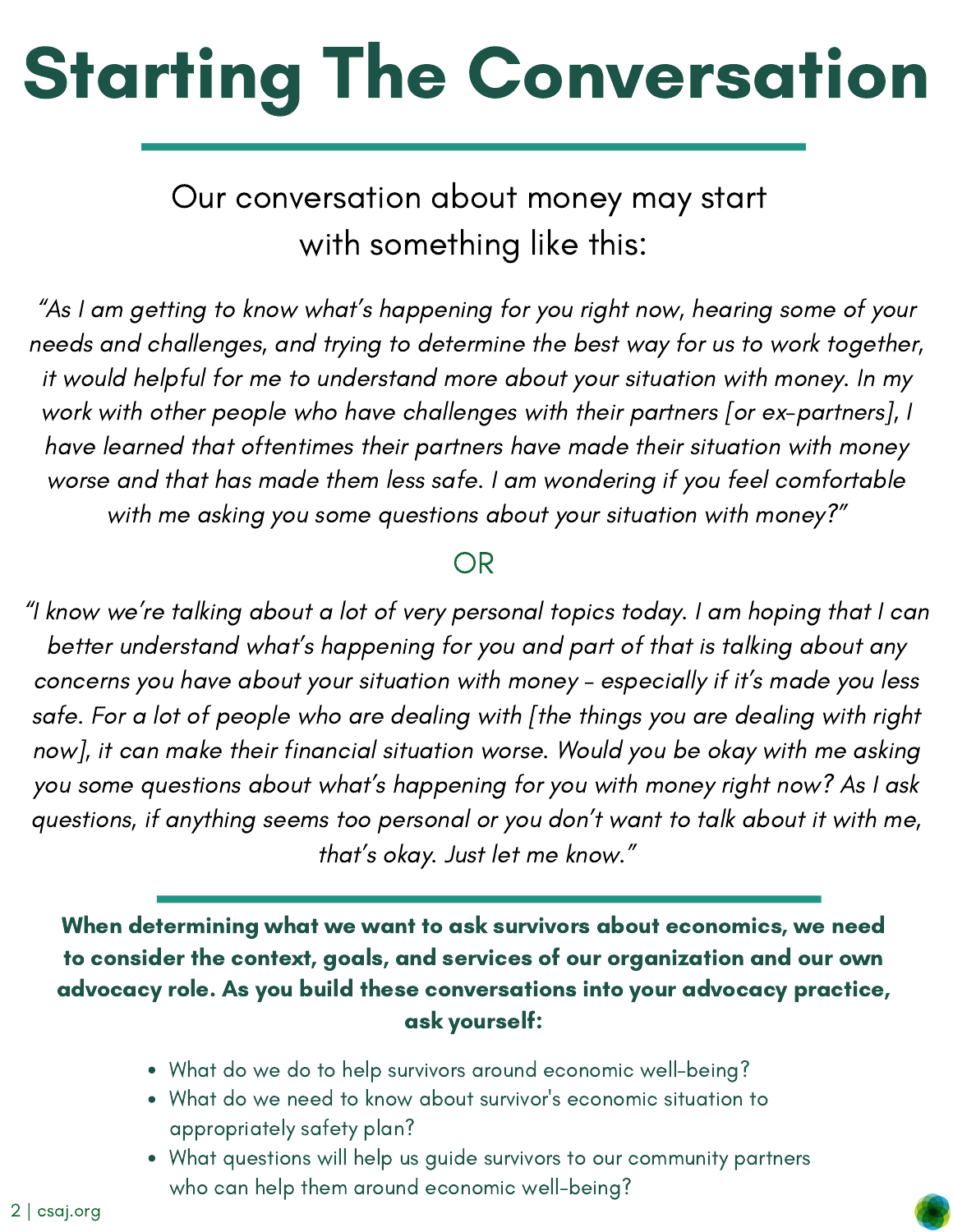## Phase 1: Initial Information Gathering

The terms intake, issue spotting, and screening are frequently used interchangeably to describe the first step in determining clients' economic safety needs. For this guide, terms are defined below:

**Intake**: Often the first information gathering interaction clients have with an organization. Many organizations have standardized intakes including questions about demographics and general experiences of violence.

Goals of intake: to determine clients' economic safety needs, determine if and/or how our organization can meet their initial needs and how to direct services.

**Issue spotting:** Common language used in the legal world to identify areas of need or concern for the client's situation.

Goals of Issue Spotting: determine the specific areas of concern for the client's economic situation. The issues that jump out at the advocate or attorney help to identify the areas of law that are relevant to understanding how to assist clients.

**Screening:** We use screening questions or tools to see if a person is/isn't a good fit for services (or if they quality for services) and, if so, where they will be placed in terms of services. If a client is determined not to be eligible or a good fit for services, we make a warm hand off to an organizational partner.

Goals of Screening: to determine if someone qualifies for a particular service or to match clients to appropriate services by asking questions about client financial needs and circumstances and/or other organizational requirements.

Timing: Intake, issue spotting, and screening often occur at the beginning of service provision, but key information about economics may arise as survivors build trust and as their situation changes.

#### Examples of Phase 1 Questions:

- What are your biggest financial worries?
- Tell me more about your financial situation.
- Have experiences with your partner led to money problems? If so, tell me about that. OR How has your partner impacted your financial situation? Credit situation? Housing situation? etc.
- How is your situation with money impacting your safety?
- What do you hope to get out of our time together (or coming to [ORG NAME])?
- Questions from the **Scale of [Economic](https://www.researchgate.net/publication/5444856_Development_of_the_Scale_of_Economic_Abuse) Abuse could help screen** for financial abuse.
- What else do you already ask that might tap into financial concerns? And can you think of other questions that might be helpful at this phase?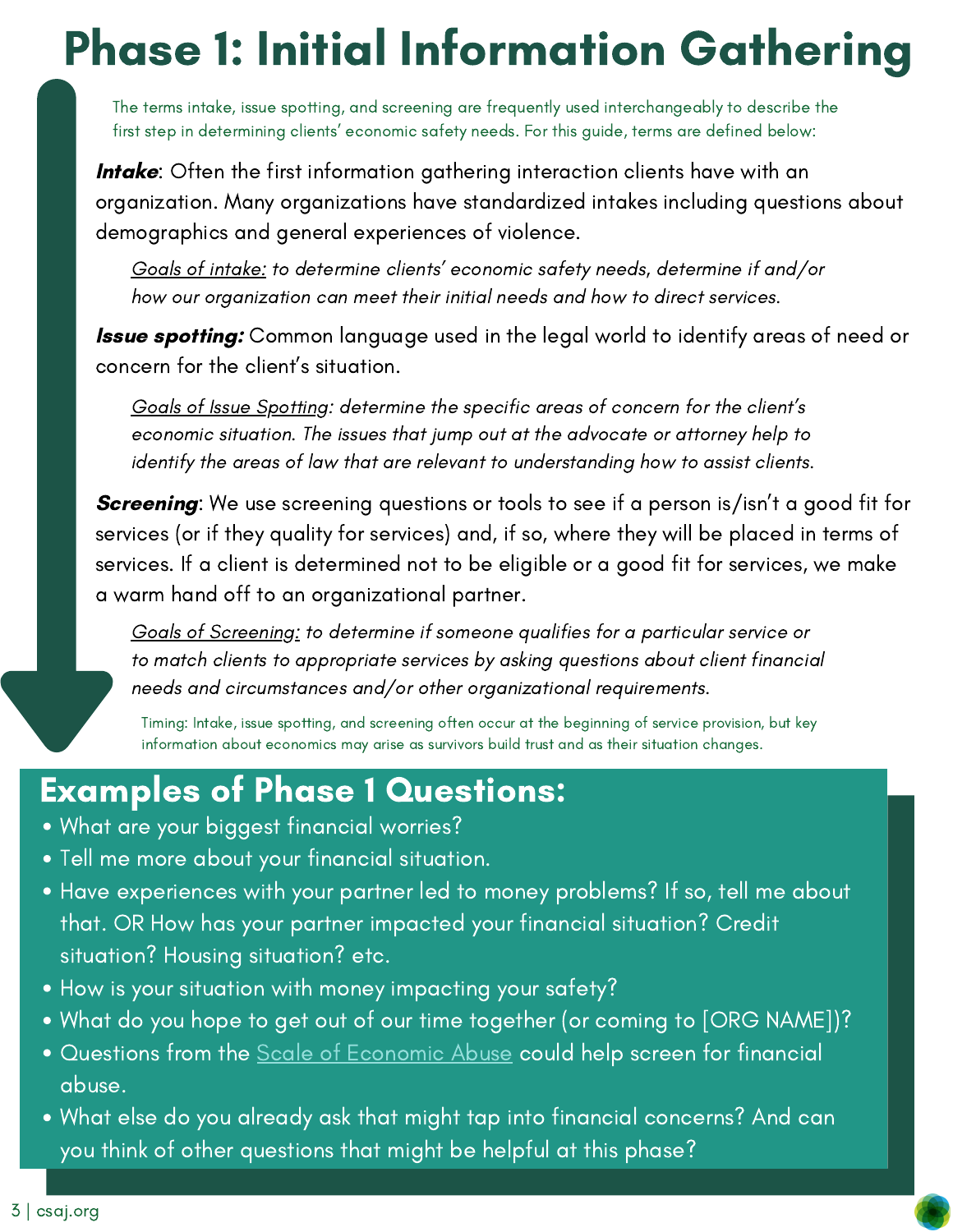# Phase 2: Assessment

Assessment: Assessment is asking thoughtful, specific, open ended questions and listening well; digging deeper to help us more fully understand a survivor's experiences in order to more accurately develop an individualized plan of action.

Goals of Assessment: Learn greater detail and depth about the client's values around money, their past and current experiences with money, what "safer" means to them when it comes to their financial situation, how their identities impact their relationship with money, and their economic goals.

**Timing**: Assessment usually happens after a client has been determined to be a good fit for our services. In short term services, this may happen at the same time as intake or screening. As we continue our work with survivors, we are constantly asking questions to better understand their lived experiences, therefore, assessment is an on-going process.

#### Examples of Phase 2 Questions:

- When you've had money problems in the past, what have you done? What has worked? Would you try it again? Why or why not?
- What do you do well when it comes to money? (Note strengths you've observed or give possible examples).
- Ask the client to tell you more about their values around money. What is important to you when it comes to money. Why? What do you hope your life looks like in a year? What do you need to help you get there?
	- What do you have (family, friends, personal attributes) that will help you get there? What do you think may be obstacles?
- When you think about your challenges with money, which one worries you the most? Which of those challenges do you want to work on first? Why?
- What did you learn about money in your family? Or, what did you learn about money from your community growing up? How does that influence how you are with money now?
- What else do you already ask or do during ongoing assessment that might tap into financial concerns?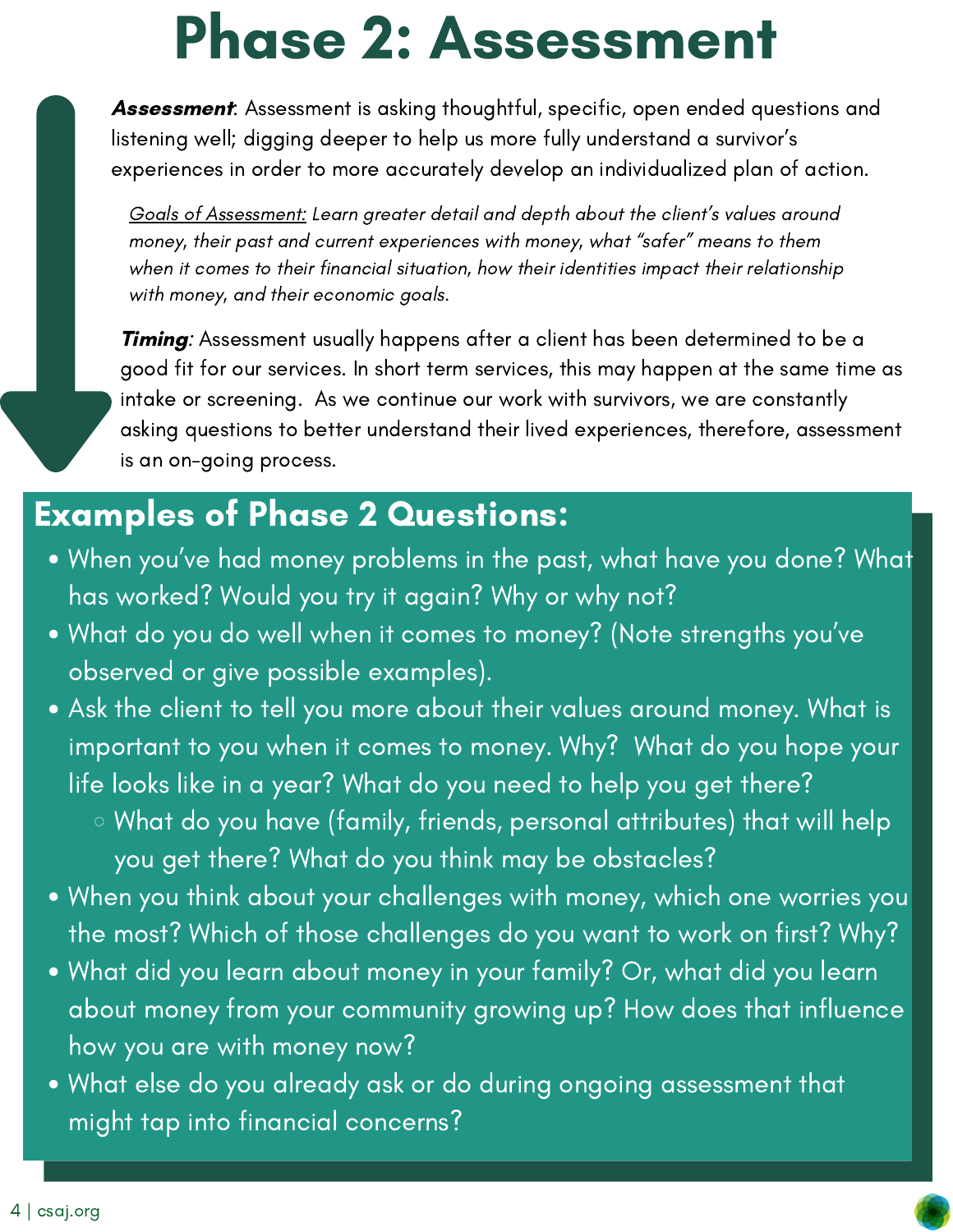## Phase 3: Targeted Economic Advocacy

After understanding the survivor's economic situation more clearly, we can move on to appropriate survivor centered individual advocacy, partnership building, and/or, systemslevel change work.

*Goals of Economic Advocacy: Using information gained from economic assessment, craft economic advocacy strategies to increase economic "safety" with the client. Strategies could include individual, partnership, or systems level change efforts.*

*Timing:* Targeted economic advocacy happens after intake and assessment, when you have a clearer picture of the survivor's economic safety needs, goals, and values. However, advocates should continue to ask questions about economic well-being and safety throughout the advocacy process to respond to changing needs.

Change Systems and Policies

> Build Partnerships

> > Enhance Individual Advocacy

### Examples of Phase 3 Advocacy:

- Creating a meaningful cost of living plan
- Safely ordering a credit report and working to repair credit
- Informing survivor of their rights under fair debt collection practices

#### <u>Individual: Partnership: Systems:</u>

- Reaching out to a local organization doing anti poverty work that would support your survivor
- Setting up a meeting with local credit unions to discuss services for survivors
- Cross train with housing attorneys, domestic violence advocacy, and equal housing advocates

- Document patterns of economic challenges seen with survivors, provide trend information to key advocacy groups
- Meet with local legislators and decision makers to educate them about and discuss economic needs of survivors in your community
- Provide de-identified survivor stories to state wide advocacy groups like your state-wide coalition, housing, or anti-poverty groups